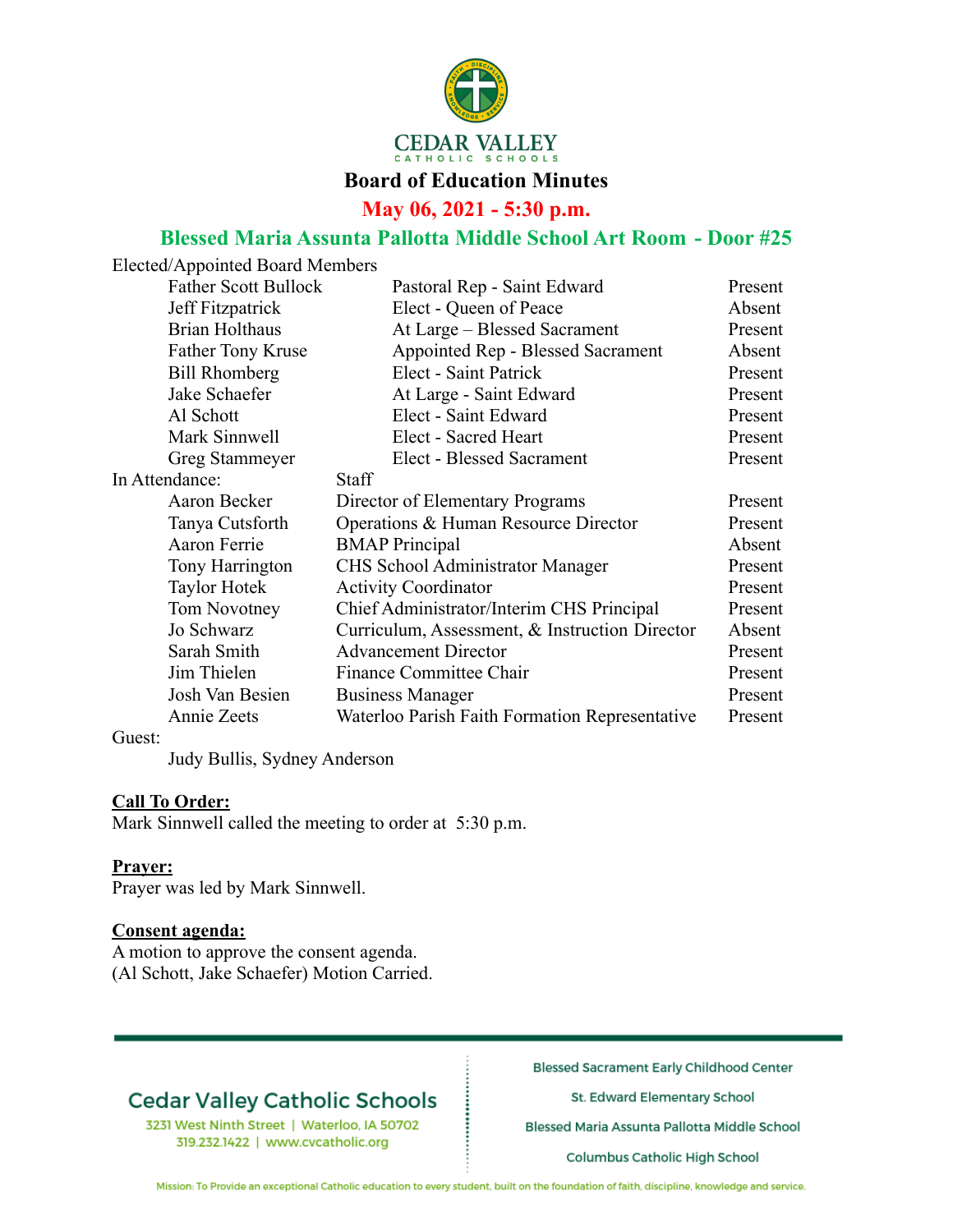

## **New business – Action Items:**

1. CHS AP Euro Out of Country Trip Request - Gary Schnieders Monday, March 28th to Monday, April 8th 2022. A motion to approve the the 2021-2022 CHS AP Euro trip for (Bill Rhomberg, Greg Stammeyer) Motion carried.

#### **Information:**

1. EANS Update - Tom Novotney

EANS applications were due on April 30th. All applications have now been approved by the state. Due to the approved applications we will be able to reduce the budget for CVCS by over \$200,000.

2. Ultimate Auction - Sarah Smith

Sarah gave a final update on the 2021 Ultimate Auction. The final numbers for the auction net are \$66,922.00. The Fund-a-Cause able to raise \$15,000 in just three minutes. The 2022 Ultimate Auction is set for April 2, 2022.

3. 2021-2022 EPI Bus Update - Tanya Cutsforth

EPI will be discontinuing their transportation portion of their services. Due to this, we will need to find a new shuttle driver for the upcoming school year. EPI has provided names of several current drivers they have on staff who would like to drive for field trips. They are offering the current bus they bought for our route in 2018 for purchase at the cost of \$45,500. Tanya is currently working with staff on ways to purchase the bus and cost of insurance.

4. 2021-2022 Board Open Seats - Tanya Cutsforth

Bill Rhomberg 1st term is up this June 2021. Mark Sinnwell will complete his 2nd term at the end of June 2022. Brian Holthaus and Al Schott will finish their 1st terms at the end of June 2022.

### **New business – Action Items:**

2. McIntee Trust Transfer - Sarah Smith This action will be moved to a later board meeting.

3. 2021-2022 Board Calendar - Tom Novotney

A motion to approve the 2021-2022 CVCS Board of Education calendar. (Father Scott Bullock, Bill Rhomberg) Motion carried.

### **In-service:**

● Forming Consciences for Faithful Citizens - Paragraph 21-30 - All

## **Cedar Valley Catholic Schools**

3231 West Ninth Street | Waterloo, IA 50702 319.232.1422 | www.cvcatholic.org

**Blessed Sacrament Early Childhood Center** 

St. Edward Elementary School

Blessed Maria Assunta Pallotta Middle School

Columbus Catholic High School

Mission: To Provide an exceptional Catholic education to every student, built on the foundation of faith, discipline, knowledge and service.